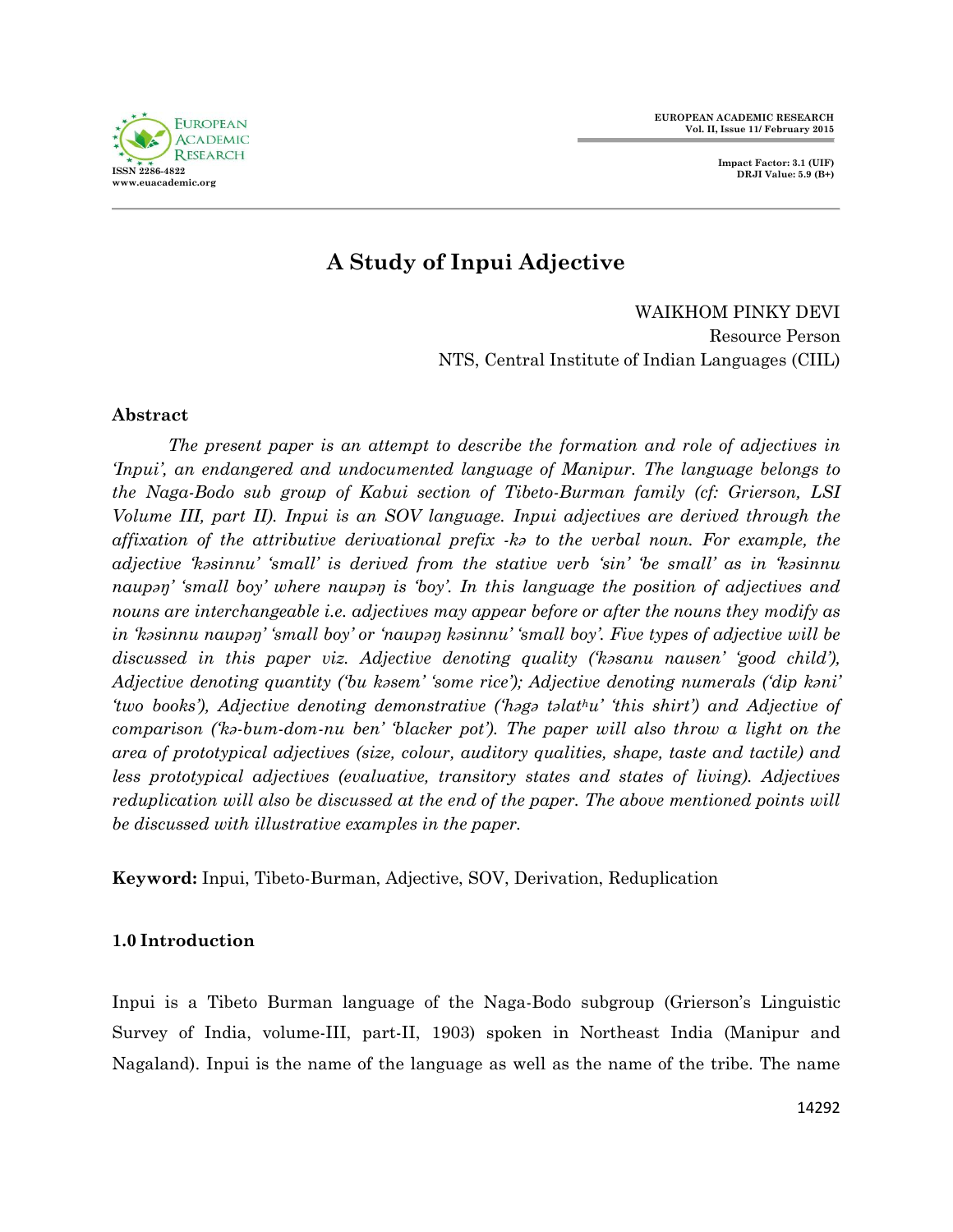*Inpui* signifies *'In'* means *'house'* and *'Pui'* means *'big or large'.* So the literal meaning of the name of the language is *'Big House'*. Inpui Naga inhabits in the easternmost region of Tamenglong district of Manipur. According to 2011 census report, Tamenglong has a total population of 1, 40,143 with an area of 4391 sq.km. It lies between 24°30'N and 25°27'N latitudes and of 93°10'E and 94°54'E longitudes. The district is bounded by Nagaland in the North, Churachandpur district in the South, Senapati district in the East and in the West by the state of Assam. There are thirteen Inpui villages viz. Kabuikhulen (Lwanjang), New Kabuikhullen (Lamjang Namthan), Haochong (Pantong), Oktan (Puichi), Nungtek I, Nungtek II, Bakua, Tamenglong Headquarter, Ijeirong (Tulimowan), Pungmon (Chingchen), Noney and Lukhambi Bazar, Karwangmon Lower and Karwangmon Upper. Haochong being in the middle with most of the Inpui villages around served as a big center since the time of the British regime. Some villages are also found in the the pocket of Imphal valley (Changangei, Tamphagei and Yurembam) and Senapati District (Waphong and Makuilongdi). The immediate neighboring tribes of *Inpui* are mainly Zeliangrong Nagas i.e, Rongmei, Liangmei and Zeme. Out of 39 Schedule Tribe of Manipur, Inpui is one them and it got its schedule tribe status in 20th December 2011. However, the population of Inpui has not yet been updated in the census report of 2011; the total population of Inpui is considered to be approximately 13,000 speakers, as told by a native speaker Rev. Achun (58 years old) of Haochong Village. The present paper attempts to show the various nature of adjective and try to shows that Adjective constitutes an important major lexical class in the morphology as well in the syntax of the language.





 **Map Showing North-East India Map Showing Tamenglong District**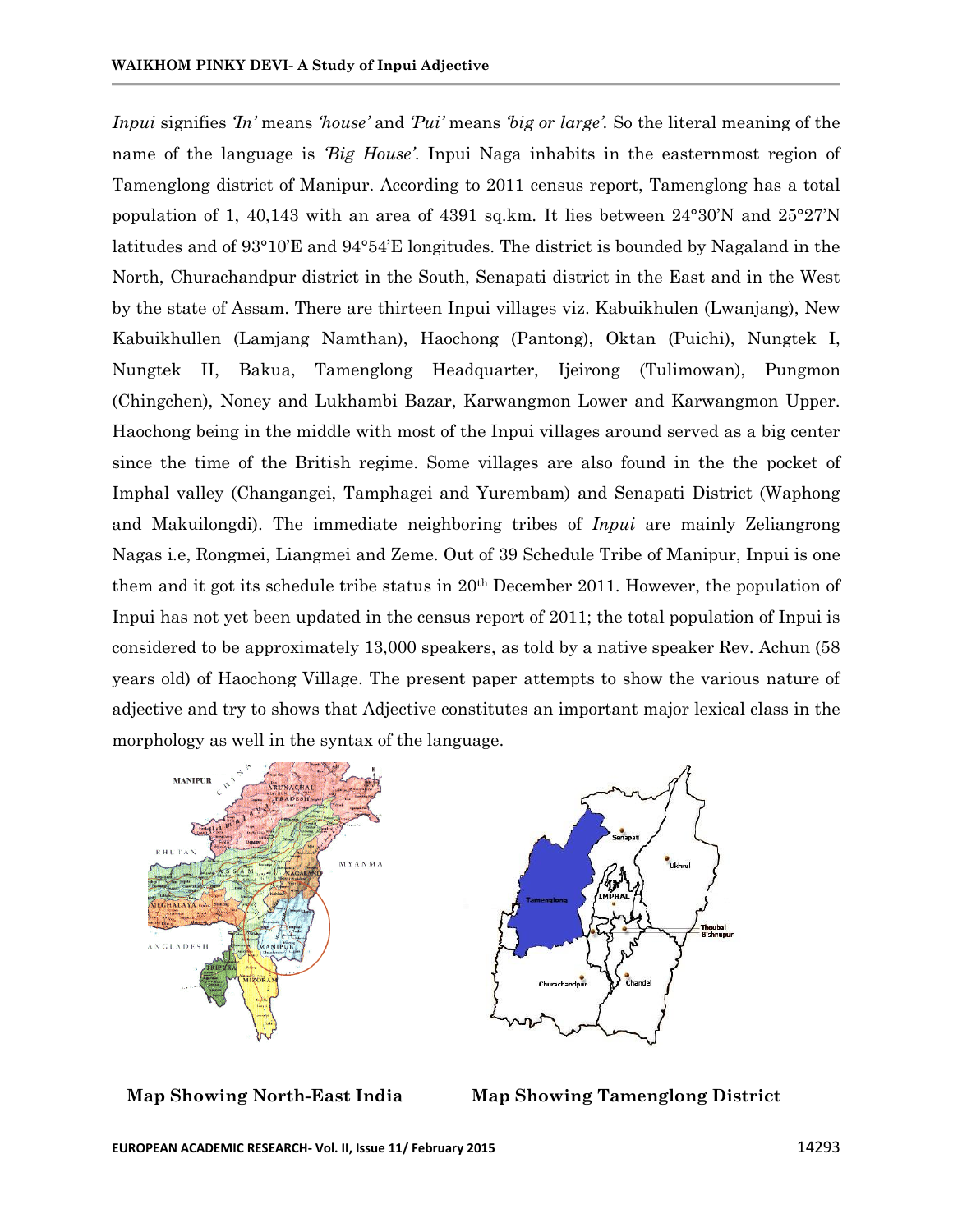

**Tamenglong District Map Showing Haochong Area**

# **2. Typological Features**

Inpui is a tonal language. Agreement is not a feature of this language. As compared with the English Verbs which are always free roots, the verbs in this language cannot stand alone without affixation, so they are considered to be bound in nature. This language is an agglutinative language. The process of suffixation is very rich. It has post verbal negative. The word order of the language is SOV. The direct object precedes the indirect object in this language. Adjectives, determiners and numerals follow the noun; the order of Adverb precedes the verb while degree of words like 'very' are added to the root verb. The language has postposition. Word connectives like 'also' 'and' are suffixed to the respective noun and pronoun.

## **3. What is Adjective?**

Traditional Grammarian define adjective as a word class which is used to modify noun or which adds meaning to the noun. In the words of George Yule (2006), adjective are words used typically with nouns, to provide more information about the things referred to. P.H. Mathew (2007) also defines adjectives as a word of a class whose most characteristic role is as the modifier of a noun as in '*tall man'.* In its widest sense, adjective can be used of any constituent that modifies a head noun within a noun phrase.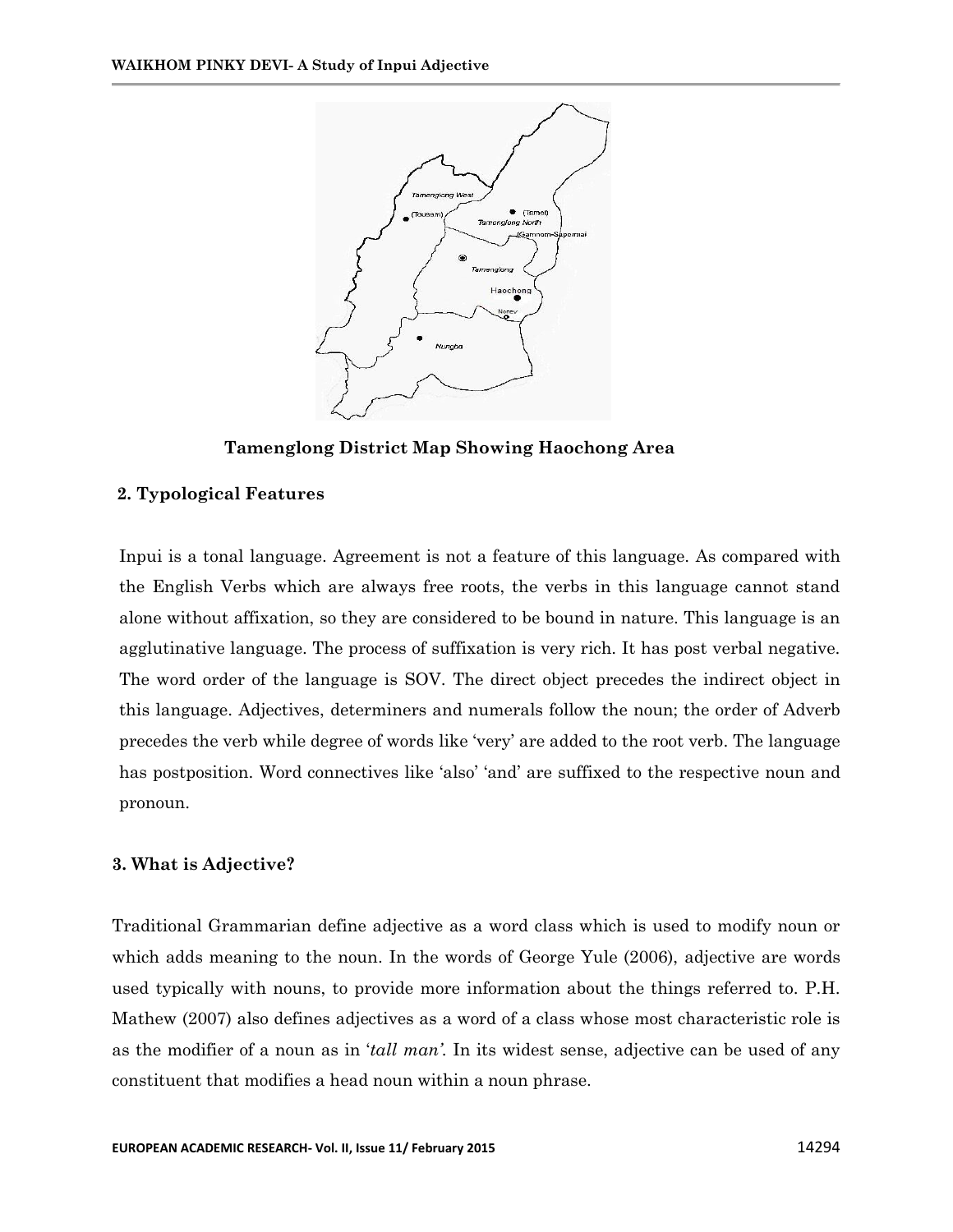#### **4. Formation of Inpui Adjective**

Like English free adjectives '*big', 'small'*, Inpui doesn't have a free form of adjective that can stand alone. Independent Adjective in the language is formed by the process of derivation through affixation of the attributive derivational prefix -*kə* to a verbal noun. Verbal nouns are formed through the suffixation of a nominalizer *-nu* to a verb root. Thus *se* 'go' become *senu 'to go'.* The adjective *kəsanu nausen 'good child'* is derived from the stative verb *sa* 'be good': thus *kəsanu nausen 'good child'* where *nausen* is 'child'. Similarly prefix can be found in Meithei of the T.B family e.g. *əcəwbə mi 'big man'* where *ə-* is the attributive prefix, *cəwbə 'to be big'* and *mi 'man'.* Adjectives can appear before or after the noun they appear. It is to be noted here that only monosyllabic verbal root take the attributive prefix *-kə* as shown below.

| kə <b>sa</b> nu nausen | 'good child'      | nausen kə <b>sa</b> nu                         | 'good child'     |
|------------------------|-------------------|------------------------------------------------|------------------|
| $k$ <i>akhanu</i> lau  | 'bitter medicine' | $l$ <sub>au</sub> ka <b>k</b> <sup>h</sup> anu | bitter medicine' |
| <i>kathumnu</i> thakra | 'sweet fruit'     | $k$ ət <sup>h</sup> umnu thəkra                | 'sweet fruit'    |

However the polysyllabic verbal root doesn't take the attributive prefix *kə-*. Here the shaded portion indicates the verbal root and -*nu* is the nominalizer in which the combination of it forms adjective.

| $b$ ə-ron-nu ui      | 'big dog'       |
|----------------------|-----------------|
| ri-əŋ-nu maikum      | 'weary face'    |
| cən-thai-nu kəmaisa  | beautiful girl' |
| mən-si-ya-nu kəmaisa | 'ugly girl'     |

It is also possible to insert a progressive morpheme *-oŋ-* and a perfect morpheme *-ləm-* in between the verbal root and the nominalizer *–nu* so as to modify the noun in whose case the entire construction gives the meaning of a relative clause.

| $sa$ -o $\eta$ -nu kəpəysa | 'the eating child' (the child who is eating at the present) |
|----------------------------|-------------------------------------------------------------|
| $in$ -on-nu kapaysa        | the drinking boy' (the boy who is drinking at the present)  |
| $swap$ -ləm-nu bu          | 'the cooked rice' (the rice which is already cooked)        |
| $thu$ -ləm-nu $\eta a$     | the rotten fish' (the fish which become rotten)             |

This can be put into sentences to give a more illustrative meaning as in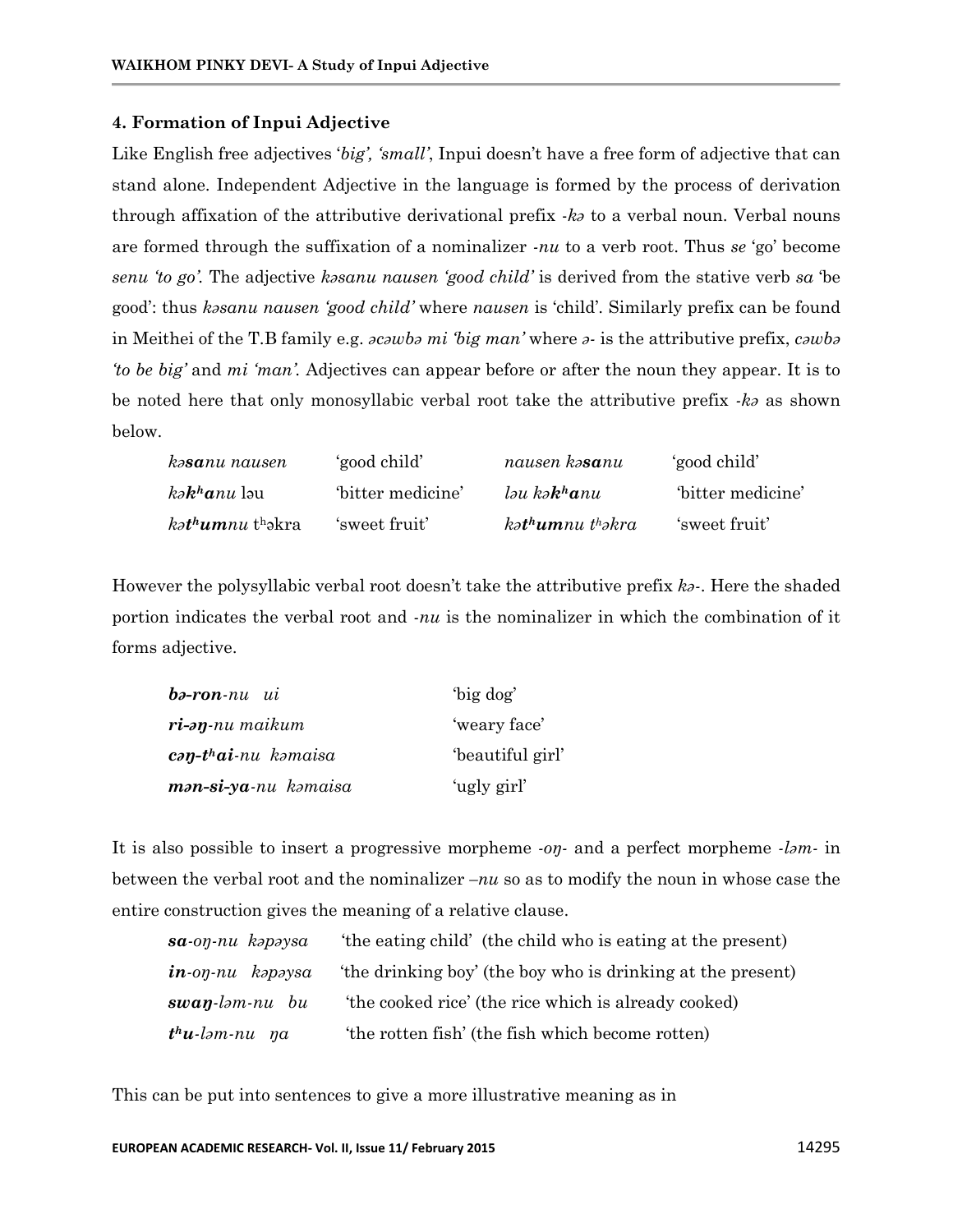- 1. *bu saoŋnu kəpaisa-gə ə-om nausen-ne* rice eat-PROG-NLMZ boy-DET 3SG-GEN child-DECL 'The boy who is eating is my child.'
- 2. *tui in-oŋ-nu kəpəysa-gə tom-me*  Water drink-PROG-NLMZ boy- DET Tom-DECL 'The boy who is drinking water is Tom.'
- 3. *swaŋ-ləm-nu bu-gə pi-o* cook-PFV-NMLZ rice-DET give-COM 'Give the cooked rice.'
- 4. *həyə t <sup>h</sup>u-ləm-nu ŋa-ye* DEM rot-PFV-NMLZ fish-DECL 'This is rotten fish.'

#### **5. Adjective and its word order**

Being a Tibeto Burman language, Inpui is a verb final language having the word order of SOV. Inpui agrees with the *Greenberg's Universal 5* which states that **"***If a language has dominant SOV order and the genitive follows the governing noun, then the adjective likewise follows the noun".*

5. *tom-om phəŋsa təlathu* Tom-GEN beautiful shirt 'Tom's beautiful shirt.'

*Universal2: When any or all of the items (demonstrative, numeral, and descriptive adjective) precede the noun, they are always found in that order. If they follow, the order is either the same or its exact opposite.*

6. *həyə kəinthumnu bəron-nu in-ne* this third big-NMLZ house- DECL 'This is the third big house.'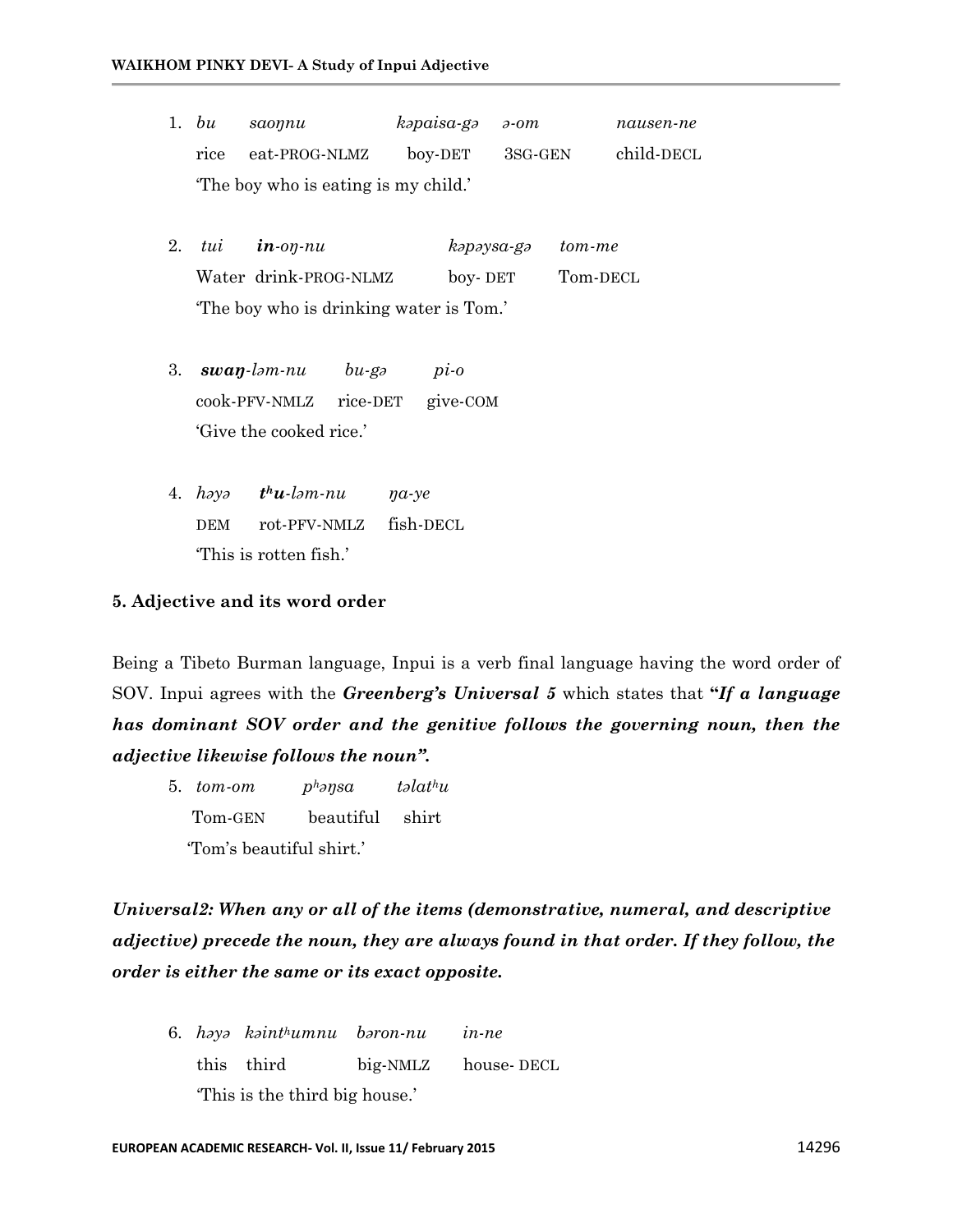7. *in-yə kəinthumnu bəron-nu -ye* house-DEM third big-NMLZ-DECL 'This is the third big house.'

Considering the order of adjective and Noun in the language, it can be said that the position of adjective and noun are interchangeable i.e. adjective can precede as well as follows the noun. The order of AdjN and NAdj are equally common form as used by the speaker. It doesn't correlate with the order of object and verb.

Examples:

Adjective + Noun *bəronu + ben* big pot 'Big pot' Noun + Adjective *ben + bəronu* pot big 'Big pot'

When Noun and Adjective combine to form a compound word, Adjective always forms the final constituent in the language.

| Adjective + Noun                     |       |         | Noun-Adjective |                            |
|--------------------------------------|-------|---------|----------------|----------------------------|
| $k$ <i>b</i> sennu + pw $\partial$ n |       | $>$ $>$ |                | <i>pwansen</i> 'red cloth' |
| red                                  | cloth |         |                |                            |
| $k$ <i>apaknu</i> + $k$ <i>ut</i>    |       | $>$ $>$ | kutpak 'palm'  |                            |
| wide                                 | hand  |         |                |                            |
| $k$ <sup>h</sup> ənnu + $t^h$ a      |       | $\geq$  | that than      | 'new moon'                 |
| new                                  | moon  |         |                |                            |

The relation between adjective and Noun can be well observed by seeing the word order within a noun phrase. In a Noun Phrase that contains the three modifiers i.e. Descriptive Adjective, Demonstrative and Numeral, the usual word order is explained below: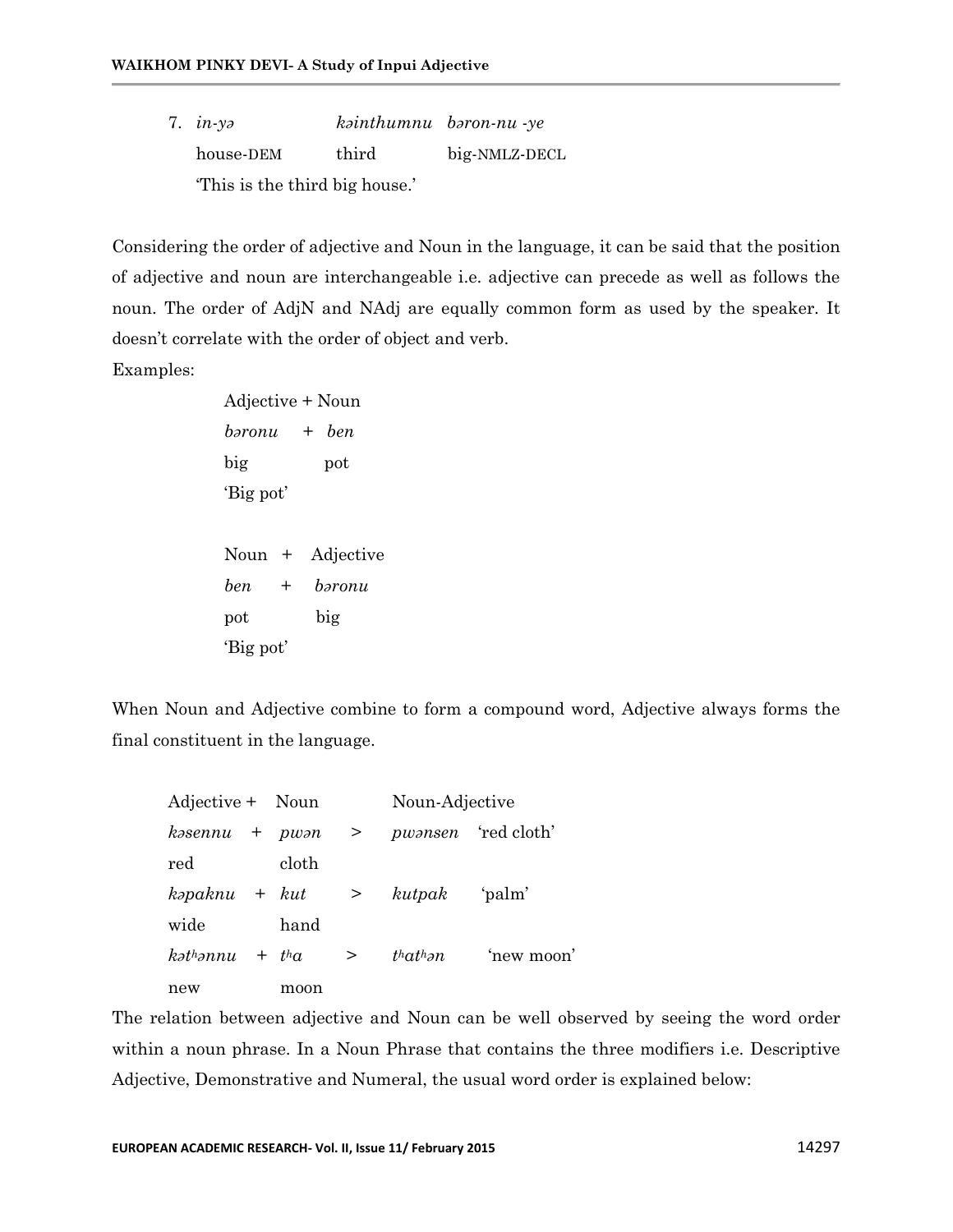i) When Adjective follows the Noun, the order is **Noun-Adjective-Numeral-Demonstrative**. This is explained in the following example.



ii) When the Adjective precedes the Noun, the order is **Adjective - Noun - Numeral-Demonstrative.**



Moreover if more than one adjective occur in a sentence they occur in a sequence (8) or may occur on either side of the head noun (9). Three adjectives can occur in a noun phrase.

- 8. *kə-sin-nu kə-ri-nu kə-son-nu naupəŋ-gə cəp-oŋ-e* ATT-small-NMLZ ATT-dirty- NMLZ ATT-weak- NMLZ child-DET cry-PROG-DECL 'A small, dirty, weak boy is crying.'
- 9. *kə-sin-nu kə-ri-nu naupəŋ kə-son-nu-gə cəp-oŋ-e* ATT-small-NMLZ ATT-dirty-NMLZ child ATT-weak-NMLZ-DET cry-PROG-DECL 'A small, dirty, weak boy is crying.'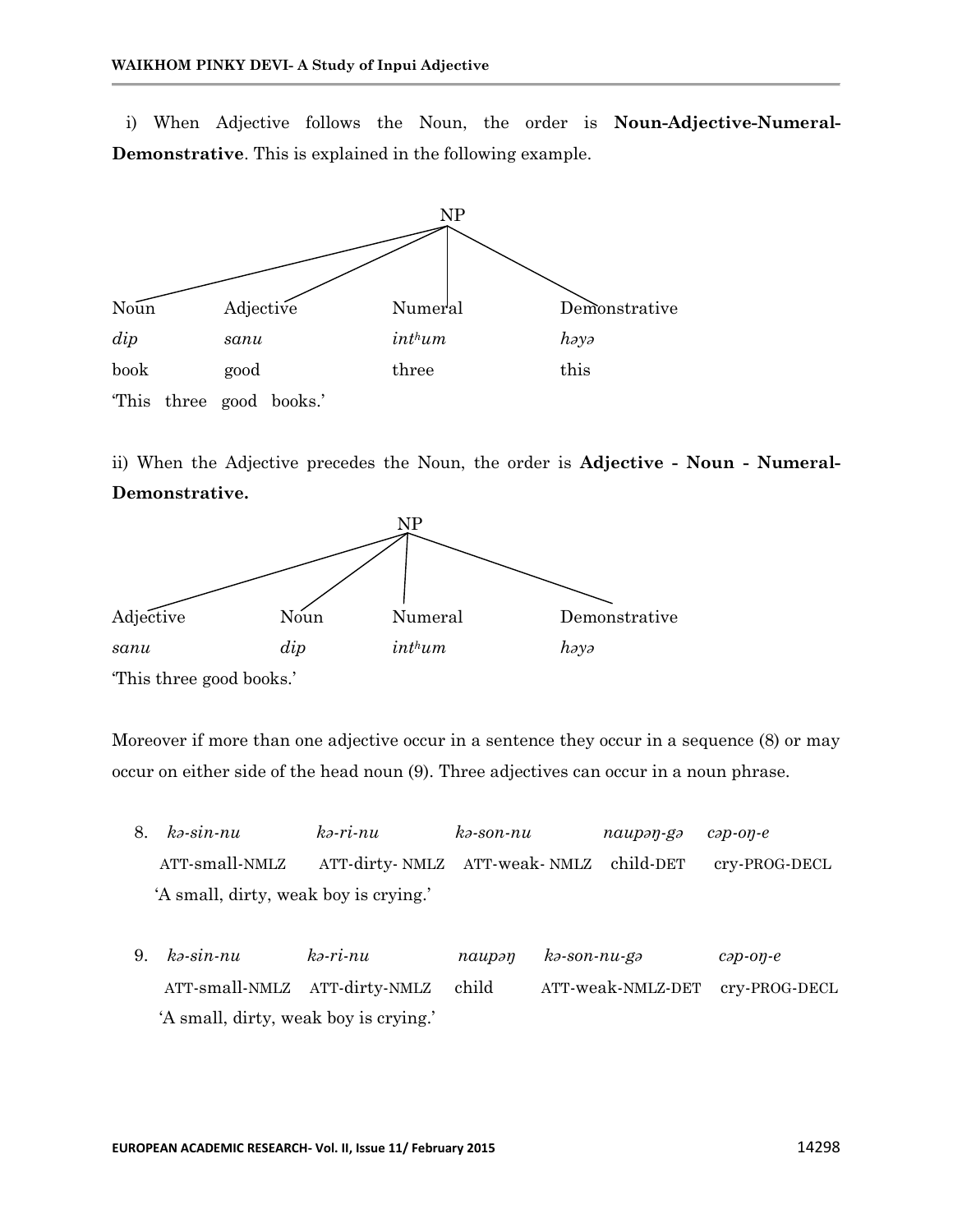When an adjective and a quantifier occur before the noun, quantifier always precedes the adjective.

10. *kəsem bəron-nu gilas-gə phun-o* some big-NMLZ glass-DET bring-COM 'Bring some big glass.'

#### **6. Kinds of Adjective**

Adjective in Inpui can be divided into three groups depending on semantic characterization, syntactic characterization and morphological characterization. The semantic characterization can be parted into prototypical ones that code inherent, concrete, relatively stable qualities of entities and less prototypical one that code more temporary or less concrete states group.

Inpui adjectives can be schematized as below.



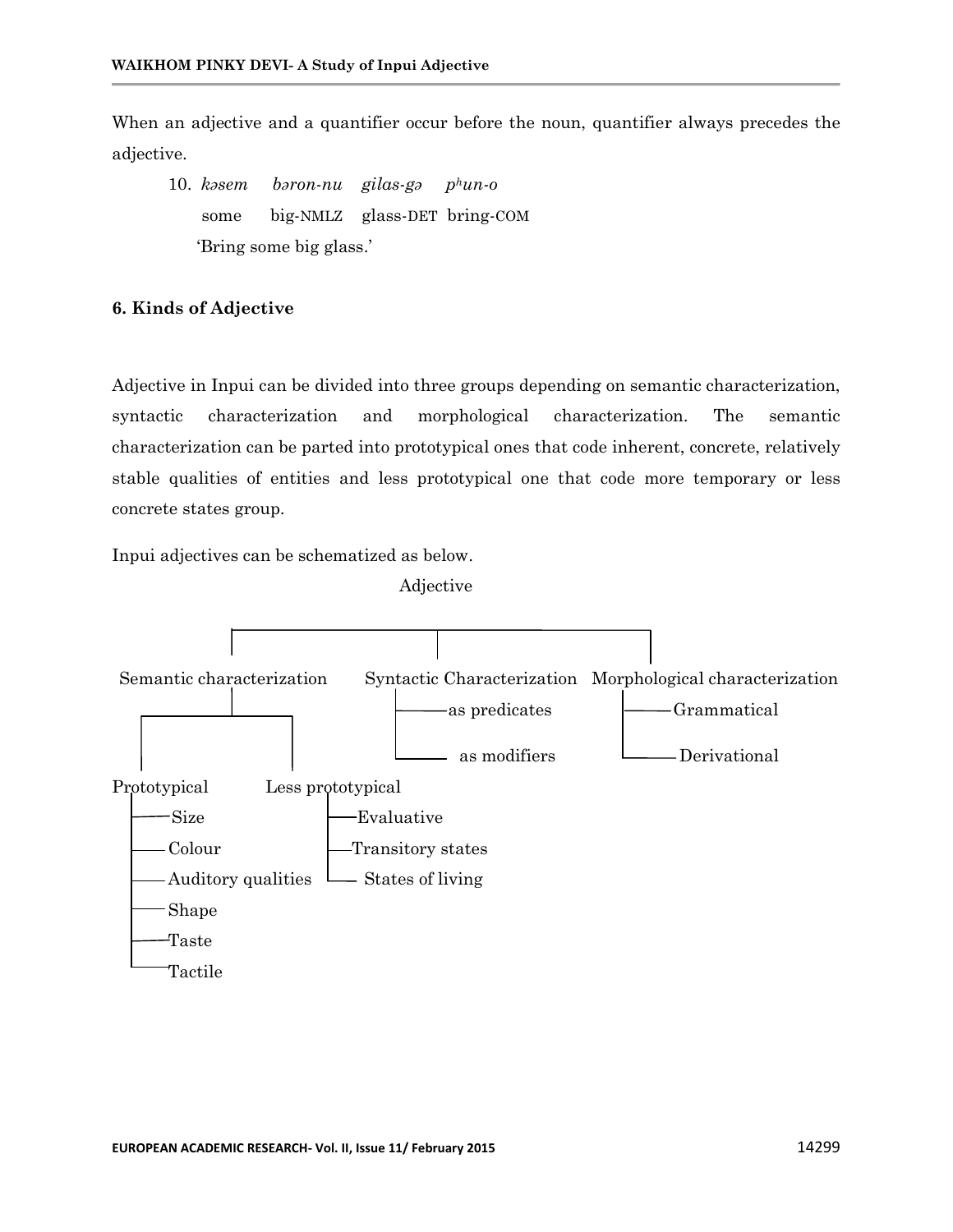#### 6.1 Semantic Characterization

#### a) Prototypical

| <b>Size</b>         | Colour                | Auditory          | <b>Shape</b>             | <b>Taste</b>                | <b>Tactile</b>        |
|---------------------|-----------------------|-------------------|--------------------------|-----------------------------|-----------------------|
|                     |                       | qualities         |                          |                             |                       |
| <i>baronnu</i> big' | $z$ <i>innu</i> dark' | rəkənnu           | <i>bazenu</i> 'straight' | $th$ umnu                   | <i>paratnu'rough'</i> |
| $sinnu's$ mall'     | bannu                 | 'loud'            | inkwannu                 | 'sweet'                     | banimnu'smooth'       |
|                     | 'bright'              | $b$ <i>anemnu</i> | 'crooked'                | $k$ <sup>h</sup> unnu'sour' |                       |
|                     |                       | 'soft'            |                          |                             |                       |

## b) Less prototypical

| Evaluative  | Transitory states       | States of living         |
|-------------|-------------------------|--------------------------|
| sanu 'good' | <i>rainu</i> 'angry'    | $k$ <i>athan</i> 'young' |
| sianu 'bad' | <i>rianrenu</i> 'tired' | <i>bran</i> 'old'        |

## 6.2 Syntactic characterization

Adjectives tend to appear in two main syntactic contexts in clauses

- 1. As predicates in copular clauses
- 2. As modifier in the noun phrase

## As predicates in copular clauses

In the words of Givon (2001) copular clause represent permanent or temporary states. It can also be conclude that most of the lexical semantic load of the predicate is not carried by the copular verb itself but rather by its nonverbal predicate i.e. either an adjective (or Adjectival phrase; AP) or a noun (or noun phrase; NP)

## a) Nominal (NP) predicate

11. *man (kəsanu) uza-we* he good teacher-COP 'He is a (good) teacher.'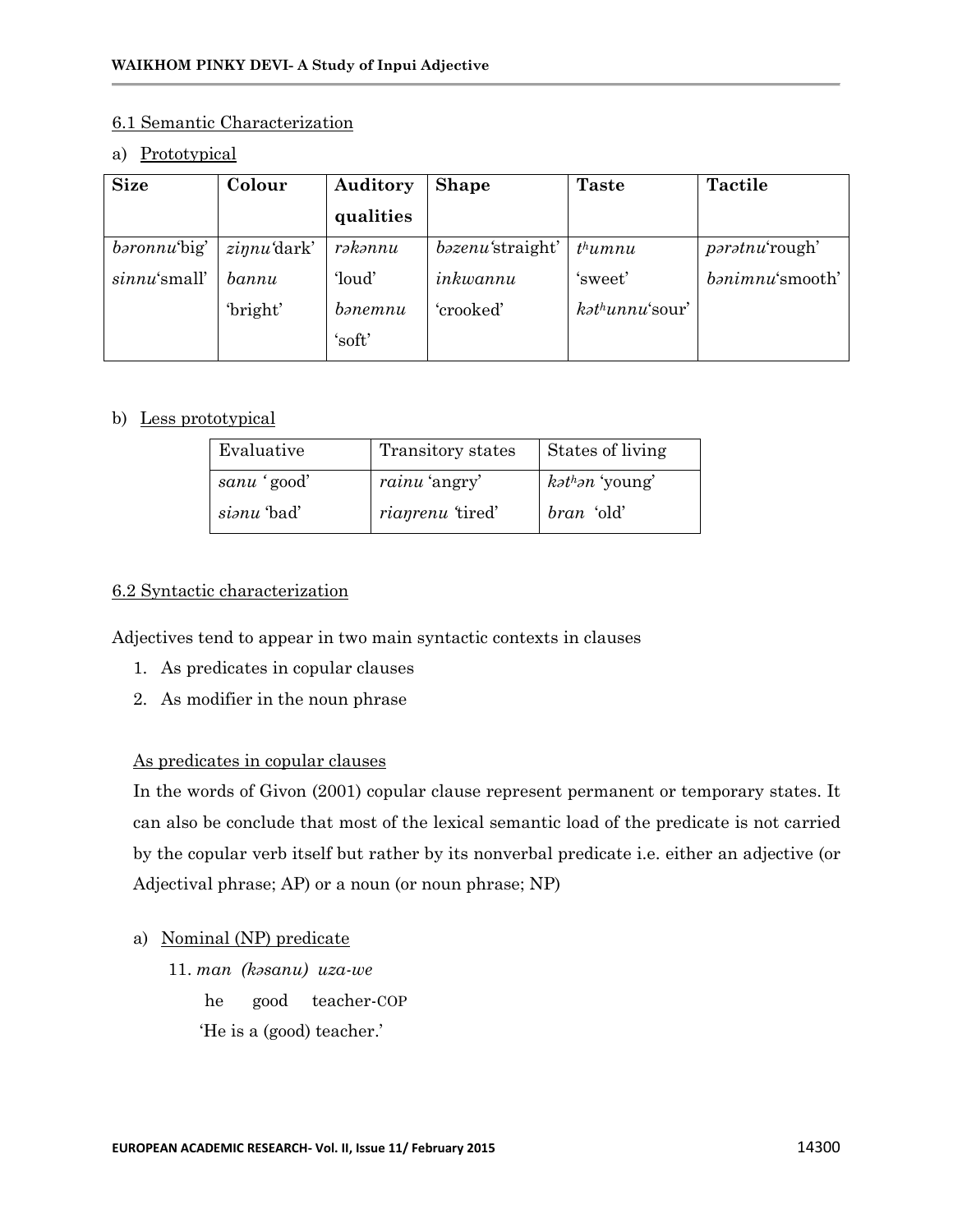#### b) Adjectival(AP) predicate

12. *man kwan-(tək)-ye* she tall-very-COP 'She is (very) tall.'

Copular verb behave as a syntactic head of the verb phrase but it carries a reduced lexical semantic head. The phrase structure tree diagram of the two predicate is presented as below.



'He is a good teacher.' 'She is very tall.'

The copular suffix *-we* is used with predicate nouns and adjectives denoting permanent inherent quality

| Permanent-Inherent Quality                     | Predicate type |  |  |
|------------------------------------------------|----------------|--|--|
| <i>man uza-we</i> 'She is a teacher'<br>Noun   |                |  |  |
| sanban-we 'the sky is   Adjective<br>təmban-gə |                |  |  |
| blue'                                          |                |  |  |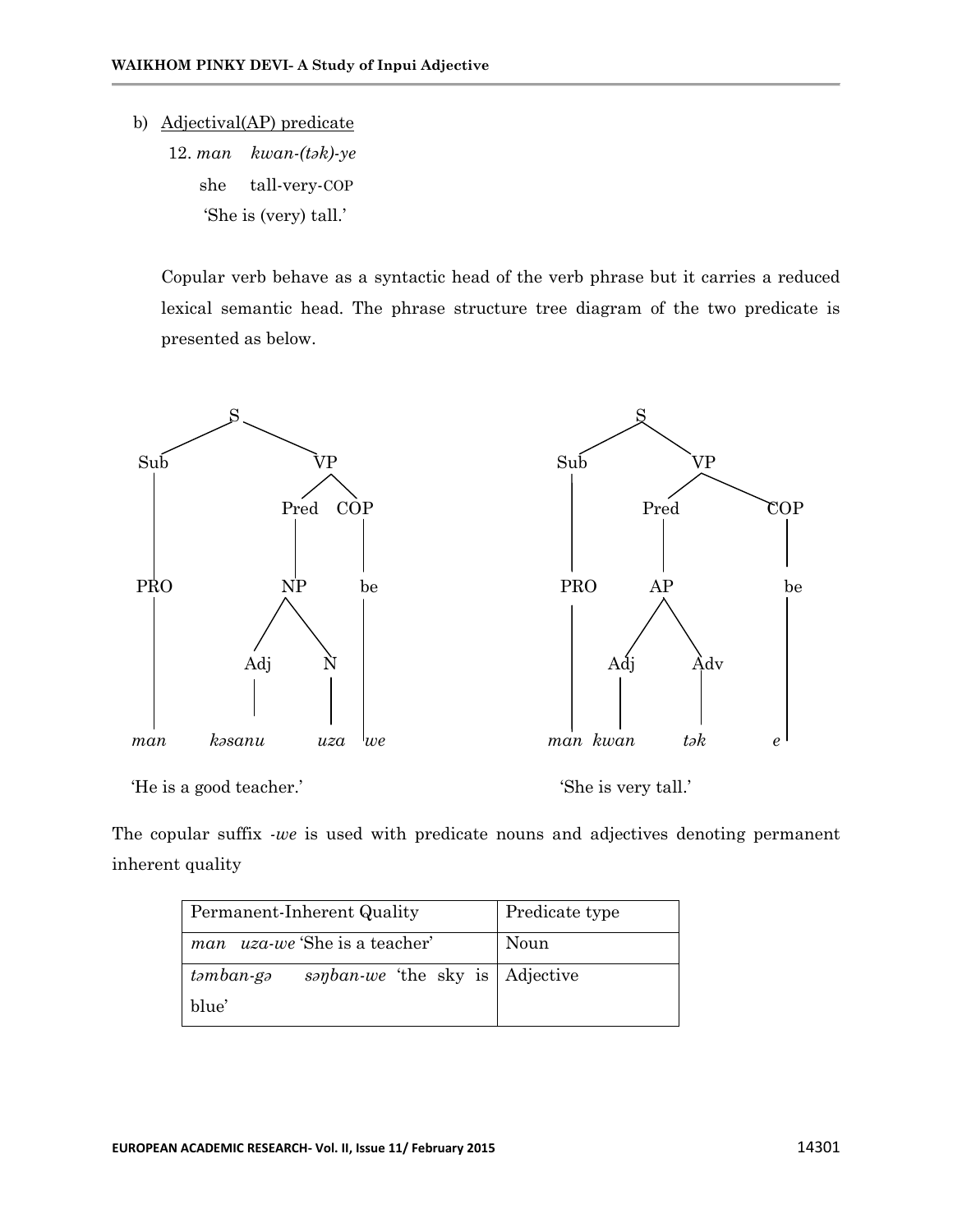| Temporary states                    | Predicates type |  |
|-------------------------------------|-----------------|--|
| <i>man sunsia-ye</i> 'She is angry' | Adjective       |  |
| haya sa-tak-e 'it's very hot'       | Adjective       |  |

The copular suffix e~ye~ne is used to code temporary states as below.

Some adjective also allow both a permanent and a temporary sense, which is coded by the two copulas

| Temporary state (e-ye-we) | <b>Permanent condition</b>     |
|---------------------------|--------------------------------|
| 13. man $k$ <i>aro-e</i>  | 14. man kəro-nu<br>$mi$ -we    |
| She happy-COP             | happy-NMLZ person-COP<br>She - |
| 'She is happy(now).'      | 'She is a happy person"        |

### As modifier in the noun phrase

Chelliah (1997) explained that in Manipuri, a TB language, noun phrase may consist of a noun followed by derivational and inflection morphology of a noun and adjectives, numerals or quantifiers. As explained above in section 5 the order of these constituents within the noun phrase is relatively free in Inpui also.

 $NP \rightarrow N$  (Adj) (Num/Quant)

## **6.3Morphological characterization**

The morphological characteristics includes of grammatical morphology and derivational morphology. Like English comparative marker -*er* and superlative marker -*est* which is considered as one type of grammatical morphology that may appear on adjectives, Inpui too, uses the comparative morpheme -*dom-* and superlative morpheme -*kətək-* which lies in between the verbal root and the nominalizer –nu as illustrated below

| Positive                   | comparative                                        | Superlative            |
|----------------------------|----------------------------------------------------|------------------------|
| $k\partial$ -sa-nu 'good'  | $k$ <sub>2</sub> -sa-dom-nu 'better'               | sa-kətək-nu'best'      |
| $k\partial$ -say-nu 'tall' | $k$ <sub>2</sub> -s <sub>2</sub> y-dom-nu 'taller' | səy-kətək-nu 'tallest' |
| $k$ -bum-nu'black'         | $k$ $\partial$ - $bum$ - $dom$ -                   | bum-kətək-             |
|                            | $nu$ 'blacker'                                     | nu'blackest'           |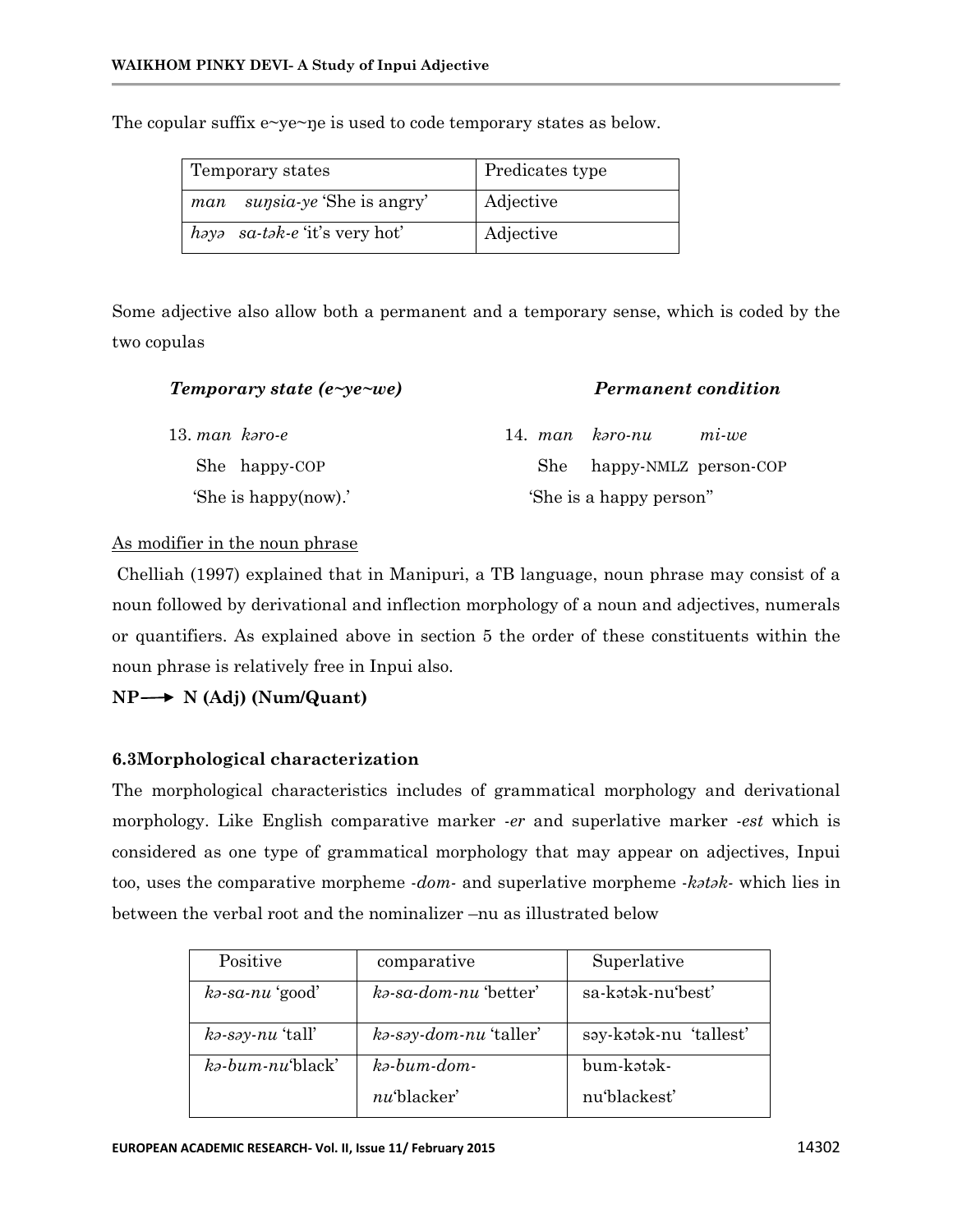Derivational morphology includes of derivation of Adjective from verbal noun, by adding the prefix *-kə* and derivation by adding progressive suffix *–oŋ*, perfective suffix *-ləm* to the verb root as explained above.

| Verb root             | -kə                  | $-on$                         | $-lom$                 |
|-----------------------|----------------------|-------------------------------|------------------------|
| <i>innu</i> to drink' | kainnu mi 'drinking  | <i>inonumi</i> <sup>the</sup> | <i>inlamnu mi</i> 'the |
|                       | man' (one who drink) | drinking man' (one            | $drunk$ man'           |
|                       |                      | who is drinking at            | 'one who already       |
|                       |                      | the present)                  | drank <sup>'</sup>     |

## **7. Reduplication in Adjective**

In adjective repetition only the qualitative adjective are repeated. Adjective are duplicated by adding a nonsense suffix(NS) which when added to the qualitative adjective produces meaning indicating excessive quality. Inpui have suffixes like *'-trik', '-droŋ', '-driŋ',* etc. It emphasized the degree of its quality as in.

14. *sen-trik sen-trik sen-ye* red-NS red-NS red-ASRT 'Excessively red.'

- 15. *səy-driŋ səy-driŋ səy-ye* tall-NS tall-NS tall-ASRT 'Excessively tall.'
- 16. *bum-trik bum-trik bum-ye* Black-NS black-NS black-ASRT 'Excessively black.'

Adjectival form consisting of an attribute undergoes partial repetition. The attributive prefix *-kə* along with the verbal root undergoes partial repetition.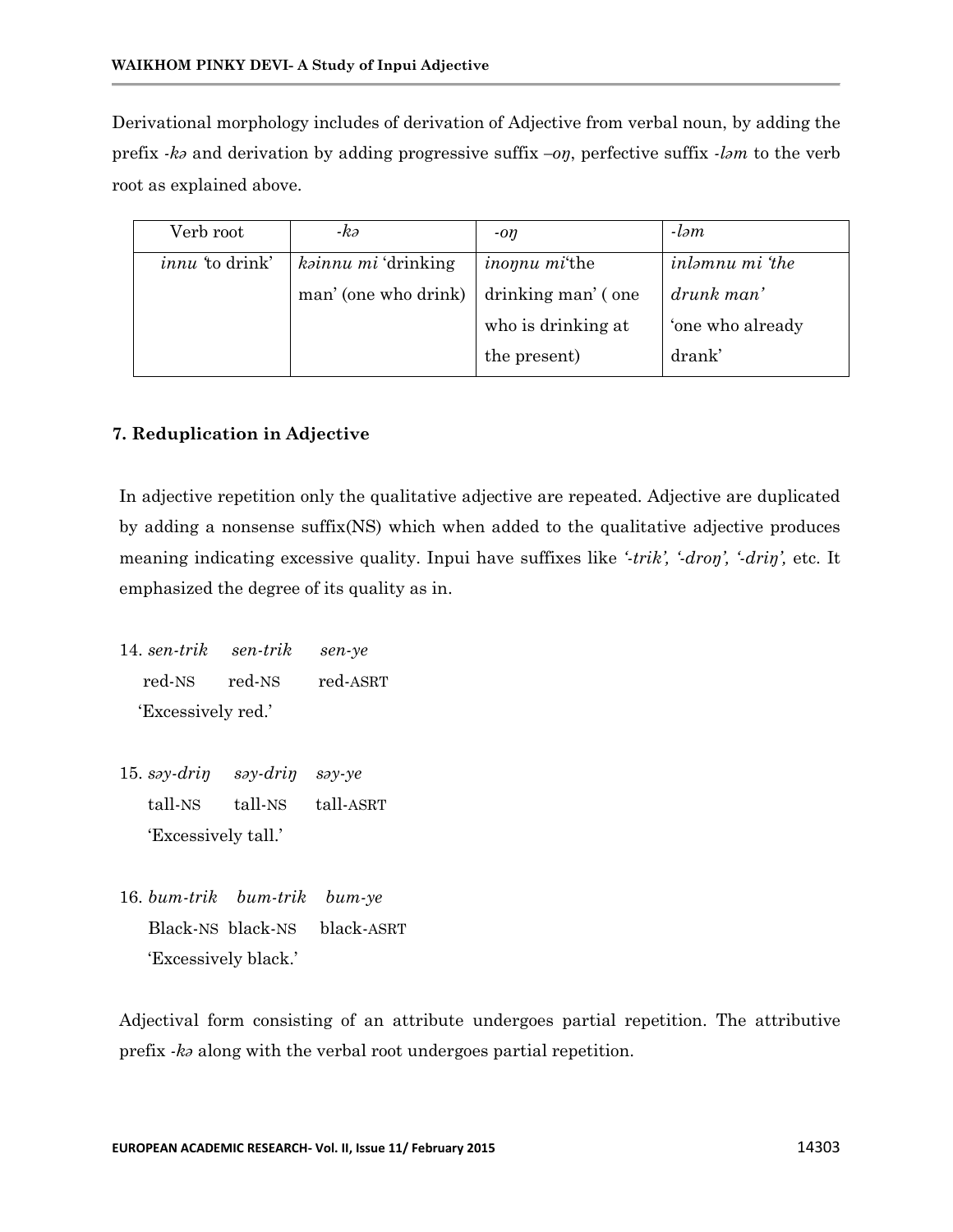- 17.  $k\partial$ *-thay*  $k$ *ə-t*<sup>*h*</sup>*ay-nu <sup>h</sup>əy-nu hiyək-o* ATT-know ATT-know write-COM 'Write what you know.'
- 18. kə-t <sup>h</sup>um kə-t <sup>h</sup>um-nu thəkra ATT-sweet ATT-sweet-NOM fruit 'Sweet fruit'

### **8. Conclusion**

From the above analysis it can be concluded that adjective occupy a major word class in the morphology of the language as well it takes an important role in phrase and clause structure of the language. The attributive marker *-kə* helps in forming independent adjective. Adjective can precede as well as follows the head noun in the language. Semantic, syntactic and morphological characteristics of the adjectives are obtained in the language. Adjective reduplication also holds an interesting feature found in the language. Finally this is the initial stage of exploring the language and I would like to conclude that there are many more to explore in this language in the near future research.

#### **REFERENCES**

- 1. Anderson, M James and Malmkjær Kirsten, 2007, *The linguistics encyclopedia,*  Taylor and Francis Group, New York
- 2. Chelliah. Shobhana L., 1997, *A grammar of Meithei*, Mouten de Gruyter, Berlin, New York.
- 3. Devi, W. Pinky, 2014, *Word order in Inpui*, European Academic Research, Vol. I, Issue 11.
- 4. Dryer, S. Mathew, 2000, *Word Order in Tibeto Burman Languages*, Linguistics of the Tibeto Burman Area.
- 5. Givon.T,2001, *Syntax An introduction,* John Benjamin Publishing Company, Amsterdam.